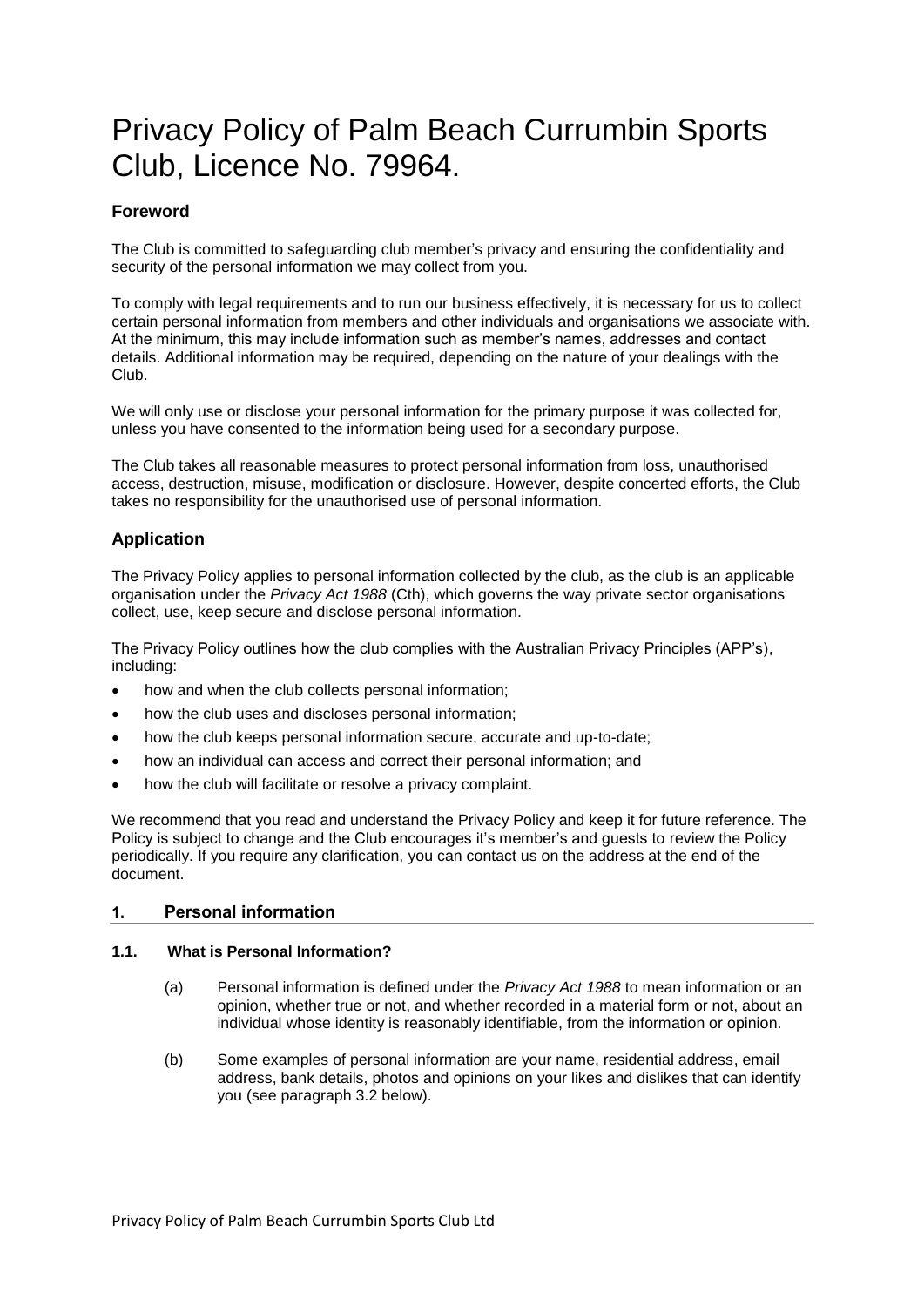## **2. Sensitive Information**

#### 2.1 **What is Sensitive Information?**

- (a) Sensitive information is a subset of personal information.
- (b) It means information or opinion about an individual's racial or ethnic origin, political opinions, membership of a political organisation, religious beliefs or affiliations, philosophical beliefs, membership of a professional or trade association, membership of a trade union, sexual orientation or practices, criminal record, health information about an individual, genetic information, biometric information that is to be used for the purpose of automated biometric verification or biometric identification or biometric templates.

#### 2.2 **Collection of Sensitive Information**

- (a) In general, we attempt to limit the collection of sensitive information we may collect from you, but depending on the uses you make of our products this may not always be possible and we may collect sensitive information from you in order to carry out the services provided to you.
- (b) The type of sensitive information we may collect from you or record about you is dependent on the services provided to you by the club and will be limited to the purpose(s) for which it is collected.
- (c) We do not use sensitive information to send you Direct Marketing Communications (as defined in paragraph [9](#page-6-0) below) without your consent.
- (d) We will not collect sensitive information from you without your consent.

#### <span id="page-1-0"></span>2.3 **Consent to collection of certain types of sensitive information**

We may collect certain types of sensitive information where you have consented and agreed to the collection of such information.

We will obtain your consent at (or around) the point in time in which we collect the information.

The main type of sensitive information that we may collect (if any) will usually relate to your:

- (a) criminal record (if any);
- (b) special food or dietary requirements due to medical, cultural or religious reasons;
- (c) biometric identification, such as finger print scans;
- (d) membership of political organisations and political opinions;
- (e) racial origin and religious beliefs, to the extent these are ascertainable from any photographic identification (such as a driver's licence or passport);
- (f) gambling habits;
- (g) philosophical beliefs, if applicable; and
- (h) health or medical information,

but only if the sensitive information is necessary for, or incidental to, the purposes of collection set out in paragraph [4.4.](#page-3-0)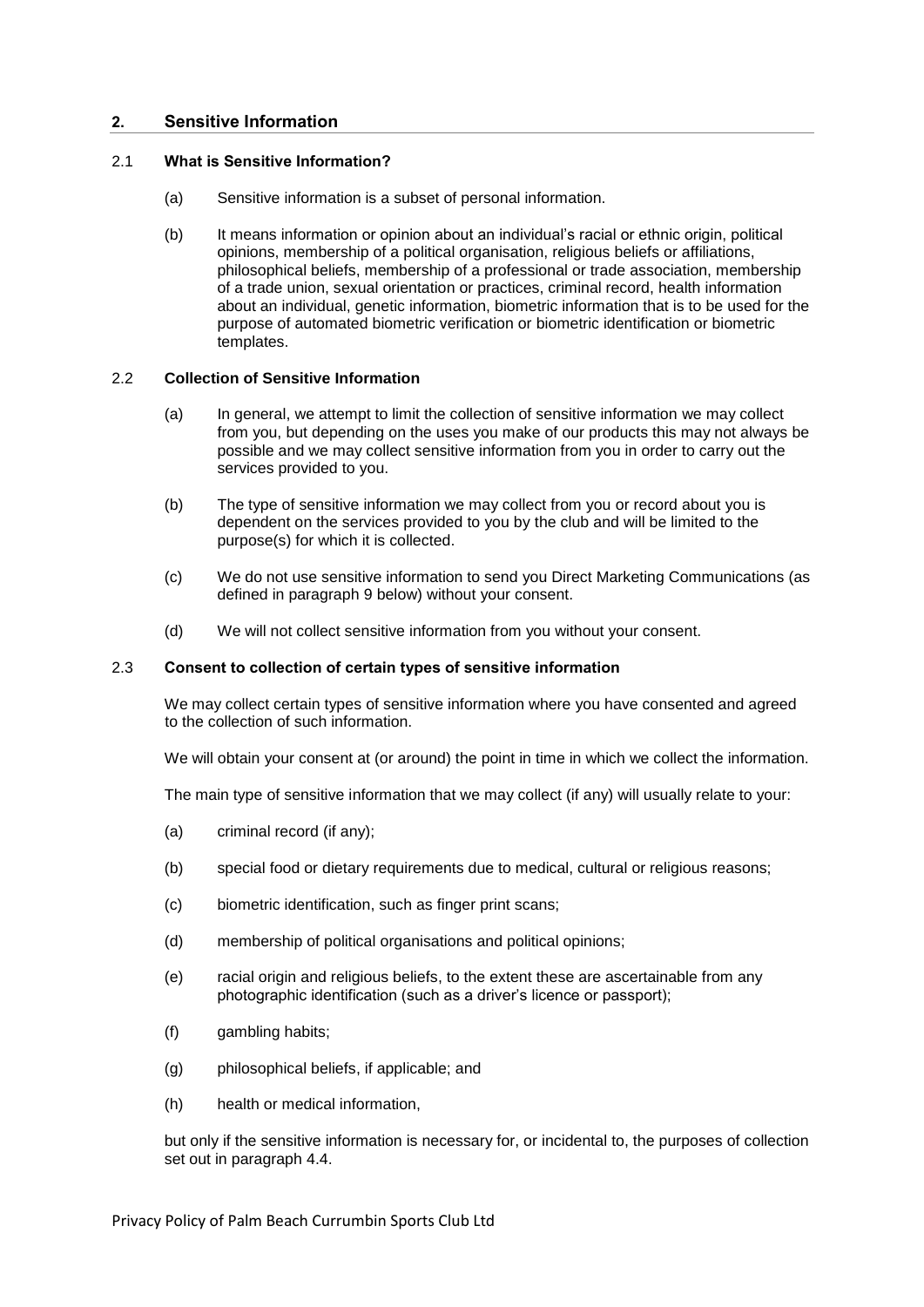#### **3. Collection of your personal information**

- <span id="page-2-0"></span>3.1 We will only collect personal information that is necessary for us to provide our products and services to you. This depends ultimately upon the purpose of collection and we have set out the general purposes of collection at clause 6 below.
- 3.2 The type of information includes (but is not limited to) the following:
	- (a) your contact information such as full name (first and last), e-mail address, current postal address, delivery address (if different to postal address) and phone numbers;
	- (b) For employees and appointees of the club only details relating to your employment (if applicable) or your previous employment, which shall include, but is not limited to, obtaining your tax file number and superannuation details;
	- (c) your date of birth;
	- (d) your social media details;
	- (e) proof of your identity (including, but not limited to, driver's licence, passport, birth certificate);
	- (f) any sensitive personal information listed in paragraph [2.3;](#page-1-0)
	- (g) if applicable, emergency contact details;
	- (h) details required as part of your club membership or visitation, including but not limited to the information required under the members and visitor's registers;
	- (i) whether you participated in any activity or event organised by the club;
	- (j) use of POS (point of sale terminals) to purchase goods;
	- (k) entry and activity on the club's website, including;
		- (1) The user's server address;
		- (2) The user's domain name (e.g. .com, .gov, .net, .au etc.)
		- (3) The date and time of the visit and the pages accessed or downloaded.

**NB: No attempt will be made to identify users or their browsing activity except, in the unlikely event of an investigation, where a law enforcement agency may exercise a warrant to inspect the ISP's logs.** 

- <span id="page-2-1"></span>(l) photographs or video footage taken at our premises, which may include you;
- (m) details of any enquiries or complaints made by you;
- (n) your opinions, statements and endorsements collected personally or via surveys and questionnaires, including but not limited to your views on the products and services offered by the club; and
- (o) if you are requesting products or services from us or we are purchasing goods or services from you, then any relevant payment or billing information (including but not limited to bank account details, direct debit, credit card details, billing address, repayment information and invoice details).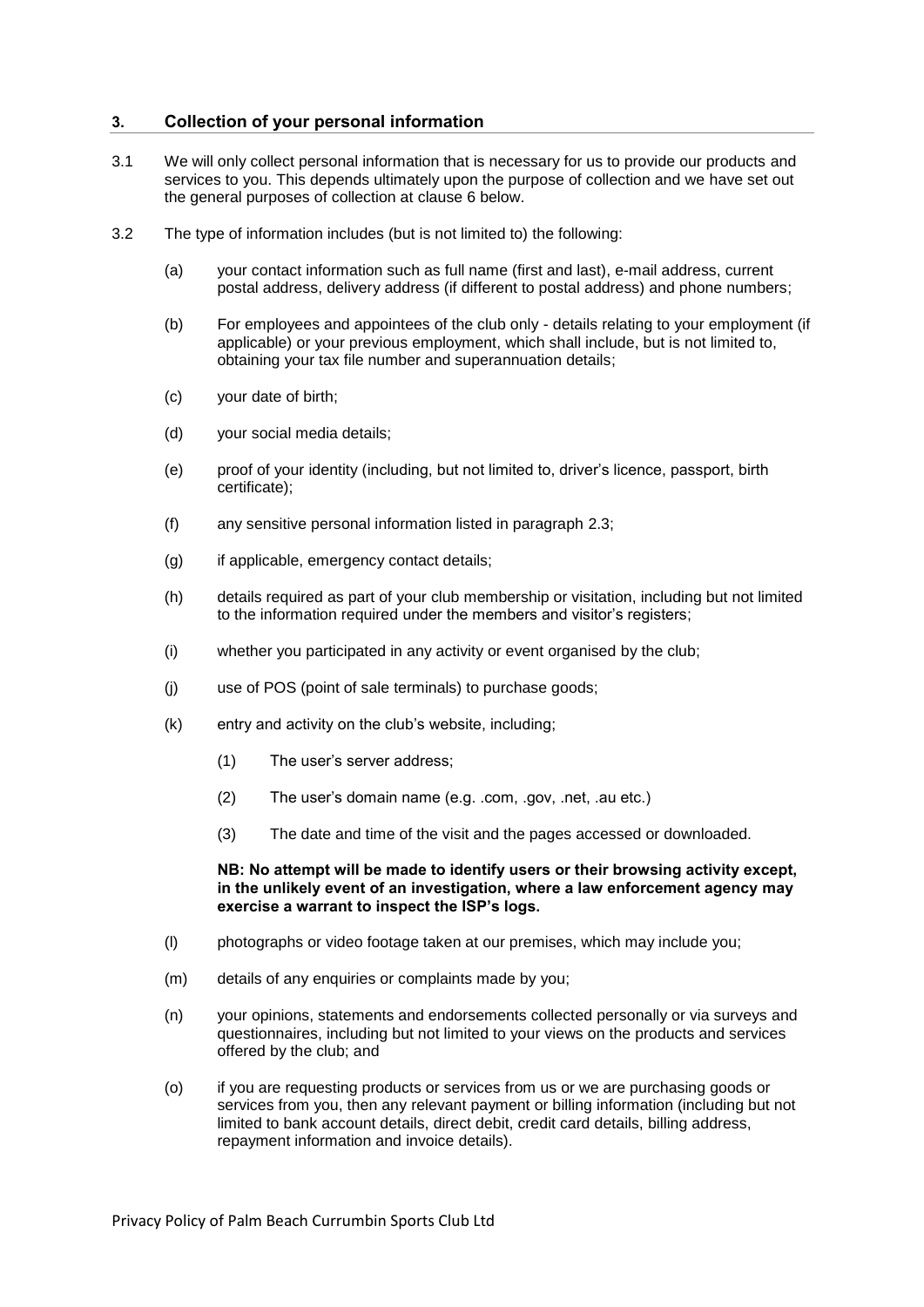- 3.3 As far as possible or unless provided otherwise under this privacy policy, we will collect your personal information directly from you. If we collect details about you from someone else, we will, whenever reasonably possible, make you aware that we have done this and the reason for it.
- 3.4 If we receive unsolicited personal information about or relating to you and we determine that such information could have been collected in the same manner if we had solicited the information, then we will treat it in the same way as solicited personal information and in accordance with the APPs.
- 3.5 If we determine that such information could not have been collected in the same manner as solicited personal information, and that information is not contained in a Commonwealth record, we will, if it is lawful and reasonable to do so, destroy the information or de-identify the information.
- 3.6 When you engage in certain activities, such as entering a contest or promotion, filling out a survey or sending us feedback, we may ask you to provide certain information, which you may withhold or provide at your own discretion. It is optional for you to engage in these activities.
- 3.7 Depending upon the reason for requiring the information, some of the information we ask you to provide may be identified as mandatory or voluntary. If you do not provide the mandatory data or any other information we require in order for us to provide our services to you, we may be unable to provide or effectively provide our services to you.
- 3.8 If you use our website, we may utilise "cookies" which enable us to monitor traffic patterns and to serve you more efficiently if you revisit our website. A cookie does not identify you personally but may identify your internet service provider or computer. You can set your browser to notify you when you receive a cookie and this will provide you with an opportunity to either accept or reject it in each instance.

## **4. Anonymity and Pseudonymity**

- 4.1 If you wish to do so, when making enquiries or dealing with the club you may elect not to identify yourself or use a pseudonym. This may be particularly prevalent where individuals wish to participate in a blog or enquire about a particular campaign.
- 4.2 Your decision to interact anonymously or by using a pseudonym may affect the level of services we can offer you. In many cases, it may be impracticable to deal with or disclose information to individuals who fail to disclose their identity.
- 4.3 In certain matters, the club may be required or authorised to deal with only those individuals who have identified themselves. In cases where failing to disclose your identity will affect the level of service we can offer you, we will inform you of such and advise you of any additional options which may be available to you.
- <span id="page-3-0"></span>4.4 Notwithstanding clauses 4.1-4.3, various liquor and gaming laws require that an individual must identify themselves on each occasion they enter the club's facilities. Patrons who also wish to become members must identify themselves and will be required to do so, each time they are requested to whilst attending the premises.

## **5. Identifiers**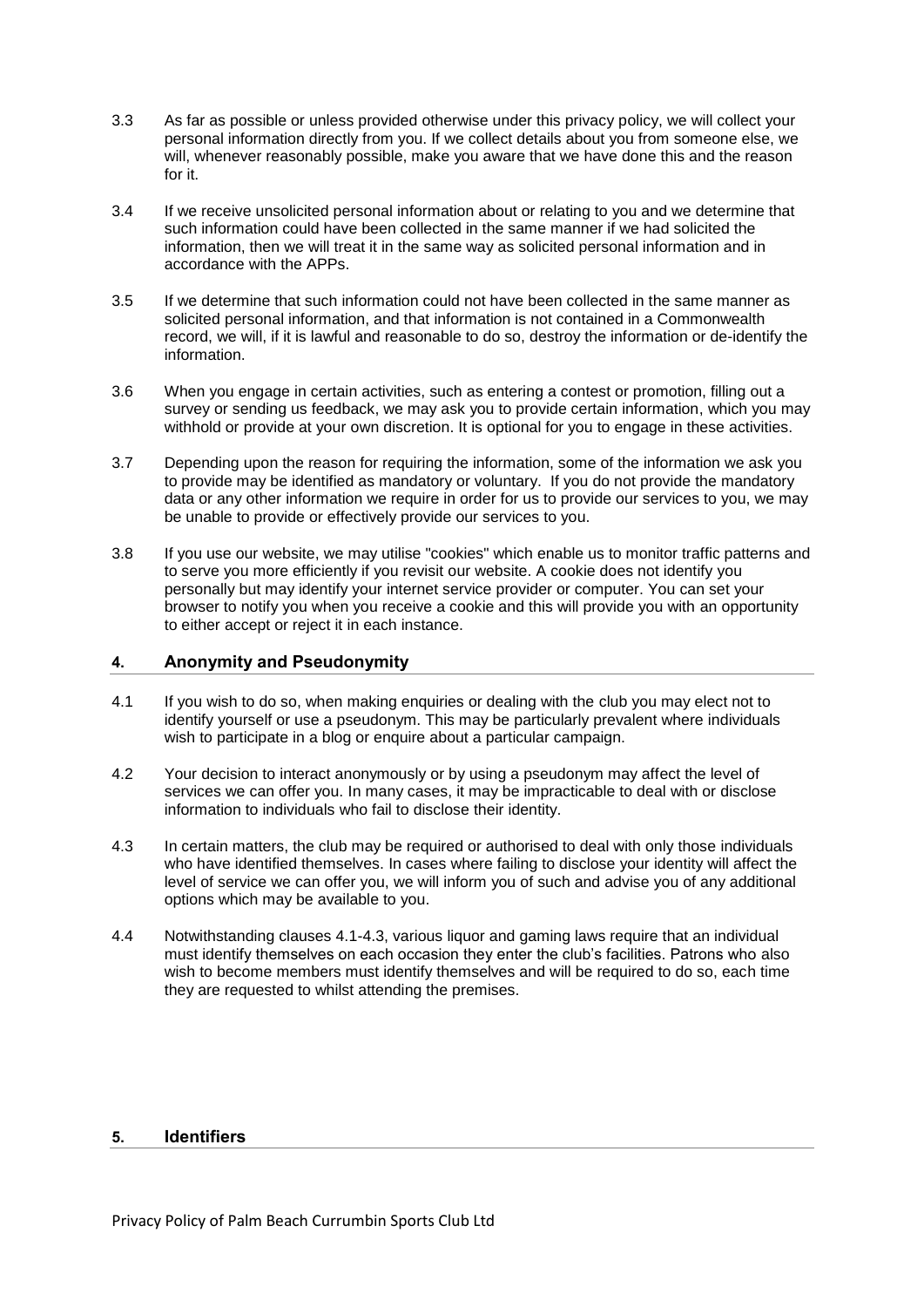- 5.1 The club adopts their own identifier system for each individual, which is the numbered receipt issued in return for any membership dues.
- 5.2 Identifiers for other individuals or organisations who provide information to the club, are ascertained by account numbers, supplier codes or other distinguishing information provided.
- 5.3 The club does not adopt any government related identifiers as it's own.
- 5.4 All government related identifiers, applied to an individual or an organization are only used by the club for their prescribed circumstances, as required by Government bodies or agencies.
- 5.5 The club will take all steps necessary to ensure that the government related identifiers are not disclosed to any other individuals or organisations other than those listed above.

#### **6. Use and disclosure of your personal information**

- <span id="page-4-0"></span>6.1 We will only use or disclose your personal information for the primary purposes for which it was collected or as consented to and/or as set out below.
- <span id="page-4-1"></span>6.2 You consent to us using and disclosing your personal information to facilitate a purpose in connection with:
	- (a) if required, the verification of your identity, including the verification of your date of birth, if applicable;
	- (b) facilitating membership or visitation requirements (for example, entry into the Register of Members which is available for public inspection by other members);
	- (c) provision of our products and services to you, which shall include but is not limited to:
		- (1) the administration and management of our products and services, including charging, billing, credit card authorisation and verification, checks for financial standing, credit-worthiness (including but not limited to undertaking an assessment for credit loss and obtaining credit references, if applicable), fraud and collecting debts; and
		- (2) to offer you updates, or other content or products and services that may be of interest to you;
	- (d) to facilitate the administration, management and improvement of the club, including but not limited to:
		- (1) the use of your personal information collected in accordance with paragraph [3.1](#page-2-0) in the administration and management of the club;
		- (2) communications between member clubs (being those clubs which are members of Clubs Queensland), including but not limited to reciprocal arrangements and sharing of industry news;
		- (3) the management, governance and administration of the club, including but not limited to any management and governance meetings of the club;
	- (e) if applicable, any requirement to include you in various registers maintained by the club including, but not limited to, the register of excluded persons;
	- (f) facilitating medical assistance in the event of a medical emergency, or to provide you with medical treatment as requested by you;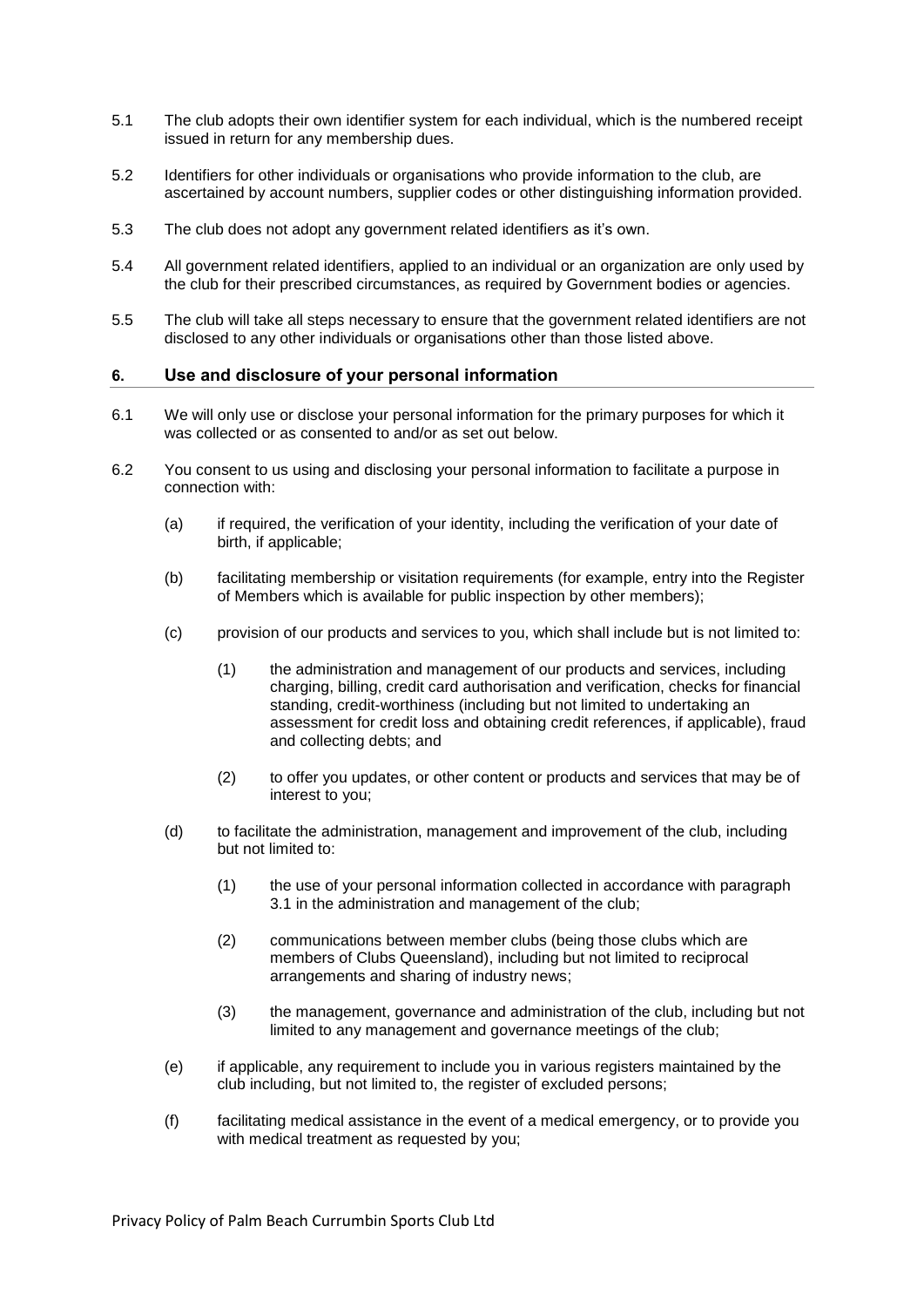- (g) your participation in any activity or event organised by the club or a third party organisation;
- (h) your ability to attend other member clubs in Australia or New Zealand;
- (i) co-ordinating, managing and maintaining good order and security of the club and our premises, which shall include but is not limited to protecting the rights and safety of other parties on our premises;
- (j) investigating and reporting information to third parties regarding any accidents or incidents that may have occurred on our premises;
- (k) the improvement of our services (including to contact you about those improvements and asking you to participate in surveys about our products and services);
- (l) the maintenance and development of our products and services, business systems and infrastructure;
- (m) marketing and promotional activities by us, our related bodies and other like companies (including by direct mail, telemarketing, email, SMS and MMS messages) such as our customer loyalty programs and newsletters;
- (n) to provide customer service functions, including handling customer enquiries and complaints;
- (o) to offer you updates, or other content or products and services that may be of interest to you;
- (p) our compliance with applicable laws;
- (q) the transfer, and matters in connection with a potential transfer, of the club to another entity; and
- (r) any other matters reasonably necessary to continue to provide our products and services to you.
- <span id="page-5-0"></span>6.3 We may also use or disclose your personal information and in doing so we are not required to seek your additional consent:
	- (a) when it is disclosed or used for a purpose related to the primary purposes of collection detailed above and you would reasonably expect your personal information to be used or disclosed for such a purpose;
	- (b) if we reasonably believe that the use or disclosure is necessary to lessen or prevent a serious or imminent threat to an individual's life, health or safety or to lessen or prevent a threat to public health or safety;
	- (c) if we have reason to suspect that unlawful activity has been, or is being, engaged in; or
	- (d) if it is required or authorised by law.
- 6.4 In the event we propose to use or disclose such personal information other than for reasons in [6.1,](#page-4-0) [6.2,](#page-4-1) and [6.3](#page-5-0) above, we will first seek your consent prior to such disclosure or use.
- 6.5 If you have received communications from us and you no longer wish to receive those sorts of communications, you should contact via the details set out at the end of this document and we will ensure the relevant communication ceases. Any other use or disclosure we make of your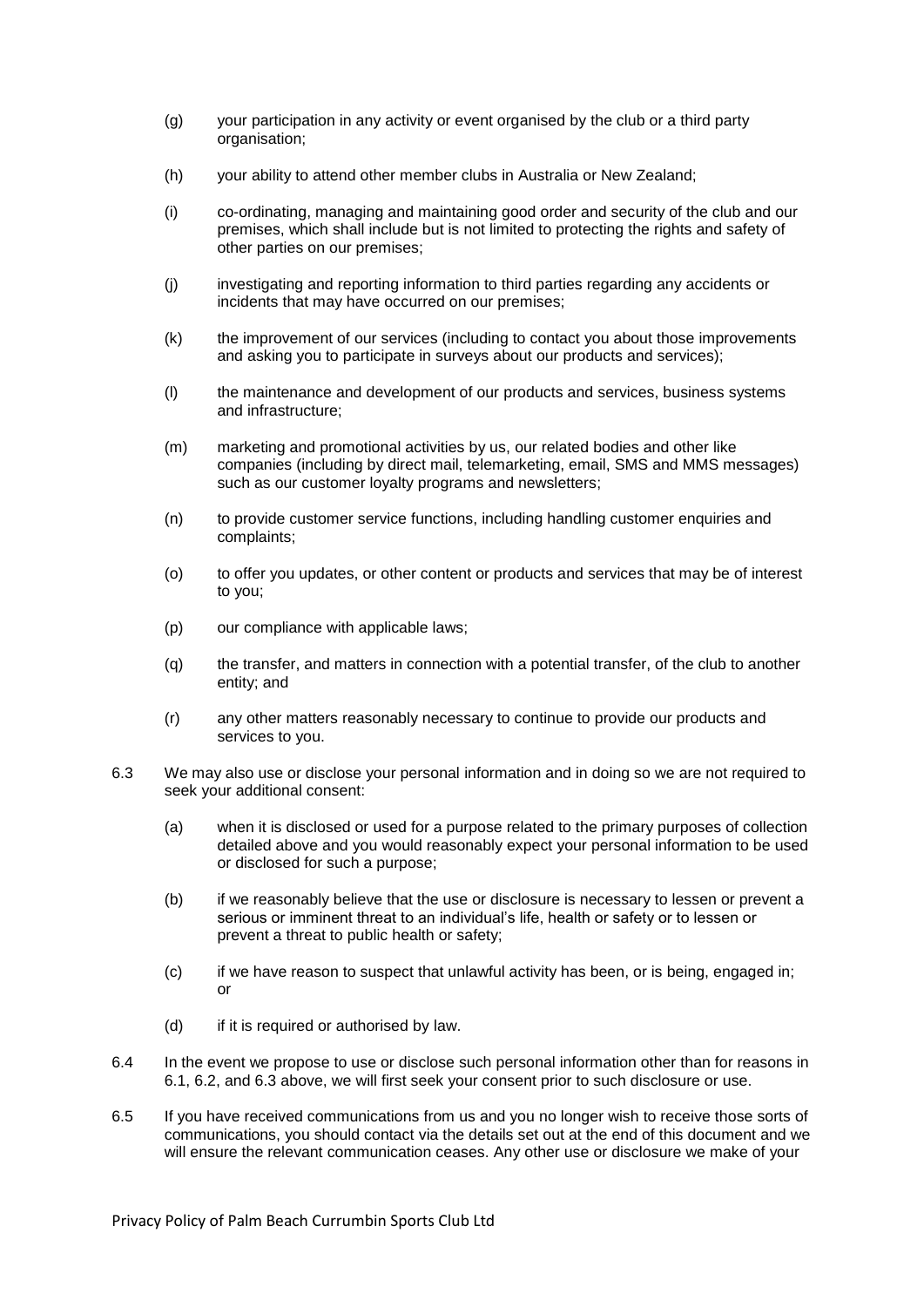personal information will only be as required by law or as permitted by the *Privacy Act 1988* or by this privacy policy or otherwise with your consent.

#### **7. The types of organisations to which we may disclose your personal information**

- <span id="page-6-2"></span>7.1 We may disclose your personal information to other organisations. Examples of organisations and/or parties that your personal information may be provided to include:
	- (a) other member clubs;
	- (b) Clubs Queensland and its related bodies;
	- (c) if applicable, Clubs Australia and Club New Zealand, and member clubs of Clubs Australia and Clubs New Zealand;
	- (d) offshore service providers, if any;
	- (e) related entities and subsidiaries of the club;
	- (f) third parties, such as trade suppliers, club sponsors, and like companies; and
	- (g) our contractors and agents, including but not limited to our professional advisors such as accountants, solicitors and auditors or other companies who assist us in providing our products and services to you.
- 7.2 Your personal information is disclosed to these organisations and/or parties only in relation to the goods or services we provide to you or for a purpose permitted by this privacy policy.
- 7.3 We take reasonable steps to ensure that these organisations and/or parties are aware of the provisions of this privacy policy in relation to your personal information (under the Australian Privacy Principles) and are committed to the safeguarding of same.

## **8. Photographs and Closed Circuit Television**

- 8.1 We use closed circuit televisions (CCTV) at certain locations throughout our premises (e.g. entry and exit) and surrounding areas. The CCTV is integral to our security system and CCTV images are stored for a minimum "retention period" of 28 days (unless an incident is identified, in which case the images are retained for a minimum period of one year after the retention period unless they are given to the relevant authority (e.g. police). The CCTV footage must be archived if requested by the relevant authority.
- 8.2 If an incident occurs at the venue, CCTV footage for the period leading up to, during and following the incident must be archived and where no incident has been identified, the CCTV footage is automatically deleted within 30 days after the minimum retention period.
- 8.3 As indicated in paragraph [3.2\(l\),](#page-2-1) we may take photographs of you attending our premises, and we may wish to use them for marketing and advertising purposes. Unless you advise us otherwise, you expressly agree and consent to the use of any photographs, which may include you, for the aforementioned purposes, without compensation.

## <span id="page-6-0"></span>**9. Direct Marketing**

- <span id="page-6-1"></span>9.1 You expressly consent to us using your personal information, including any email address you give to us, to provide you with information and to tell you about our products, services or events or any other direct marketing activity (including third party products, services, and events) (**Direct Marketing Communications**) which we consider may be of interest to you.
- 9.2 Without limiting the application of clause [9.1,](#page-6-1) if it is within your reasonable expectations that we send you Direct Marketing Communications (given the transaction or communication you

Privacy Policy of Palm Beach Currumbin Sports Club Ltd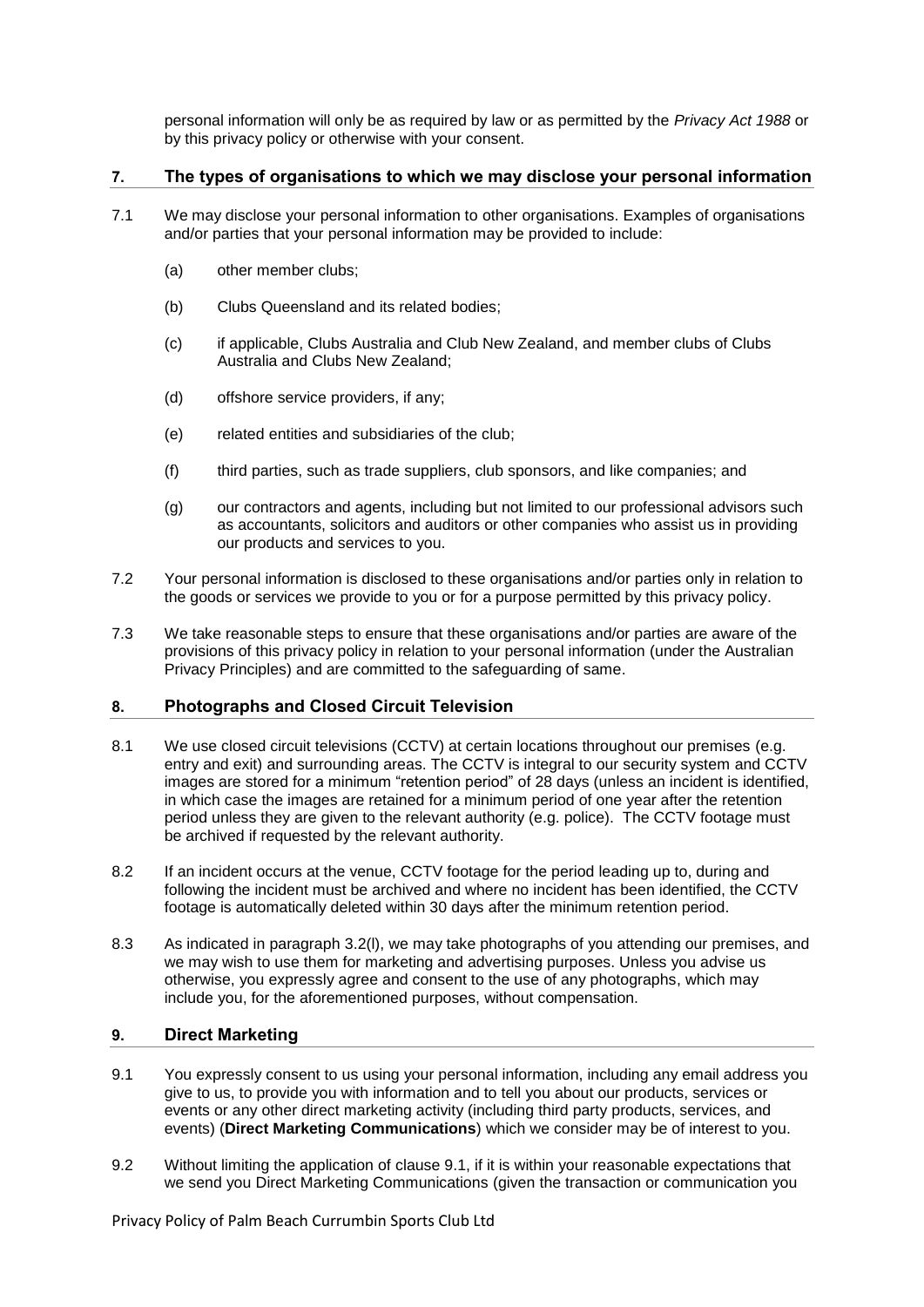have had with us), then we may also use your personal information for the purpose of sending you Direct Marketing Communications which we consider may be of interest to you.

- <span id="page-7-0"></span>9.3 You expressly consent to us disclosing your personal information to other organisations (including but not limited to organisations such as those listed in paragraph [7.1\)](#page-6-2) that may also use your personal information for sending you Direct Marketing Communications.
- 9.4 If at any time, you do not wish to receive any further Direct Marketing Communications from us, or others under paragraph [9.3,](#page-7-0) you may ask us not to send you any further information about products and services and not to disclose your information to other organisations for that purpose. You may do this at any time by:
	- (a) using the "unsubscribe" facility included in the email**;**
	- (b) replying with a text message sent from the club with the word STOP; or
	- (c) by contacting us via the details set out at the end of this document.

## **10. Cross Border Disclosure**

- 10.1 Any personal information that you provide to us may be transferred to, and stored at, a destination outside Australia, including but not limited to New Zealand and the United Kingdom, where we may utilise overseas data and website hosting facilities or have entered into contractual arrangements with third party service providers to assist us with providing our goods and services to you. Personal information may also be processed by staff or by other third parties operating outside Australia who work for us or for one of our suppliers, agents, partners or related companies.
- 10.2 By submitting your personal information to us, you expressly agree and consent to the disclosure, transfer, storing or processing of your personal information outside of Australia. In providing this consent, you understand and acknowledge that countries outside Australia do not always have the same privacy protection obligations as Australia in relation to personal information. However, we will take steps to ensure that your information is used by third parties securely and in accordance with the terms of this privacy policy.
- 10.3 The *Privacy Act 1988* requires us to take such steps as are reasonable in the circumstances to ensure that any recipients of your personal information outside of Australia do not breach the privacy principles contained within the *Privacy Act 1988*. By providing your consent, under the *Privacy Act 1988*, we are not required to take such steps as may be reasonable in the circumstances. However, despite this, we acknowledge the importance of protecting personal information and have taken reasonable steps to ensure that your information is used by third parties securely and in accordance with the terms of this privacy policy.
- 10.4 If you do not agree to the transfer of your personal information outside Australia, please contact us via the details set out at the end of this document.

## **11. Data quality and security**

- 11.1 We have taken steps to help ensure your personal information is safe. You will appreciate, however, that we cannot guarantee the security of all transmissions or personal information, especially where the Internet is involved.
- 11.2 Notwithstanding the above, we will take reasonable steps to:
	- (a) make sure that the personal information we collect, use or disclose is accurate, complete and up to date;
	- (b) protect your personal information from misuse, loss, unauthorised access, modification or disclosure both physically and through computer security methods; and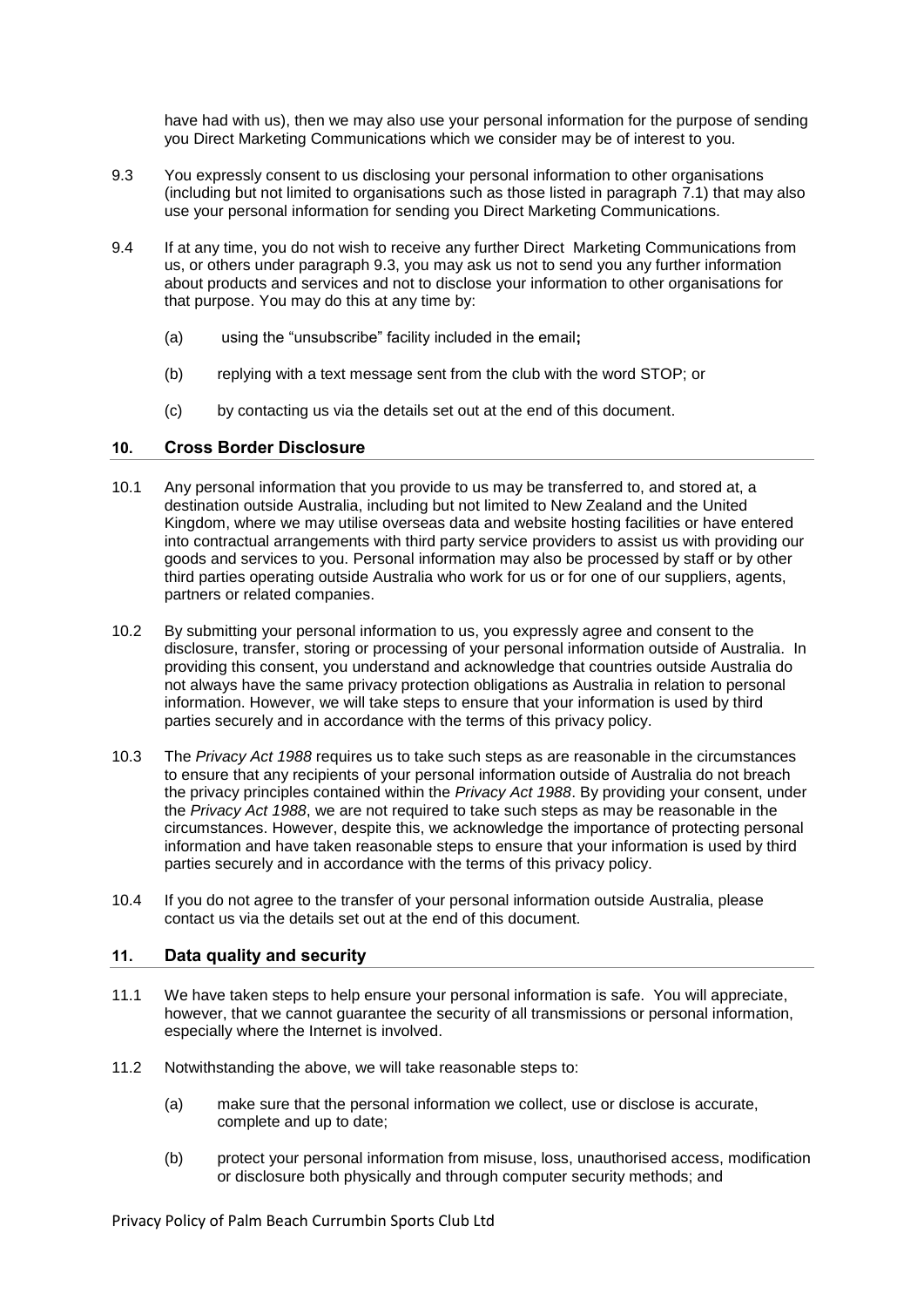- (c) destroy or permanently de-identify personal information if it is no longer needed for its purpose of collection.
- 11.3 However, the accuracy of personal information depends largely on the information you provide to us, so we recommend that you:
	- (a) let us know if there are any errors in your personal information; and
	- (b) keep us up-to-date with changes to your personal information (such as your name or address).
- 11.4 **The club undertakes an annual review of it's member's details. Prior to renewing a member's membership, we will provide you with the current details we hold on the system. If there are errors in these details, we urge you to advise the club and we will update them accordingly.**
- 11.5 **Personal information which is held by the club will be destroyed, when the club receives:**
	- (a) A request from an individual that their membership be terminated;
	- (b) Notification of the death of a member or a person for which the club holds personal information for; or
	- (c) Notification that a membership has lapsed and is not renewed within the six-month grace period.

#### **12. Notifiable Data Breaches**

- 12.1 We have taken steps to help ensure your personal information is safe. You will appreciate, however, that we cannot guarantee the security of all transmissions or personal information, especially where the Internet is involved.
- 12.2 **If the club suspects that there has been a data breach they will take immediate steps to contain the extent of the breach and limit any further access to the information.**
- 12.3 **Once the data breach has been contained, the club will then assess the breach and investigate how the incident occurred within thirty (30) days. Once the club has the relevant information, they will make an evidence-based decision as to whether serious harm is likely.**
- 12.4 **If it is deemed that serious harm is likely, the club will both notify the individual whose data has been breached and the Australian Information Commissioner. The notification**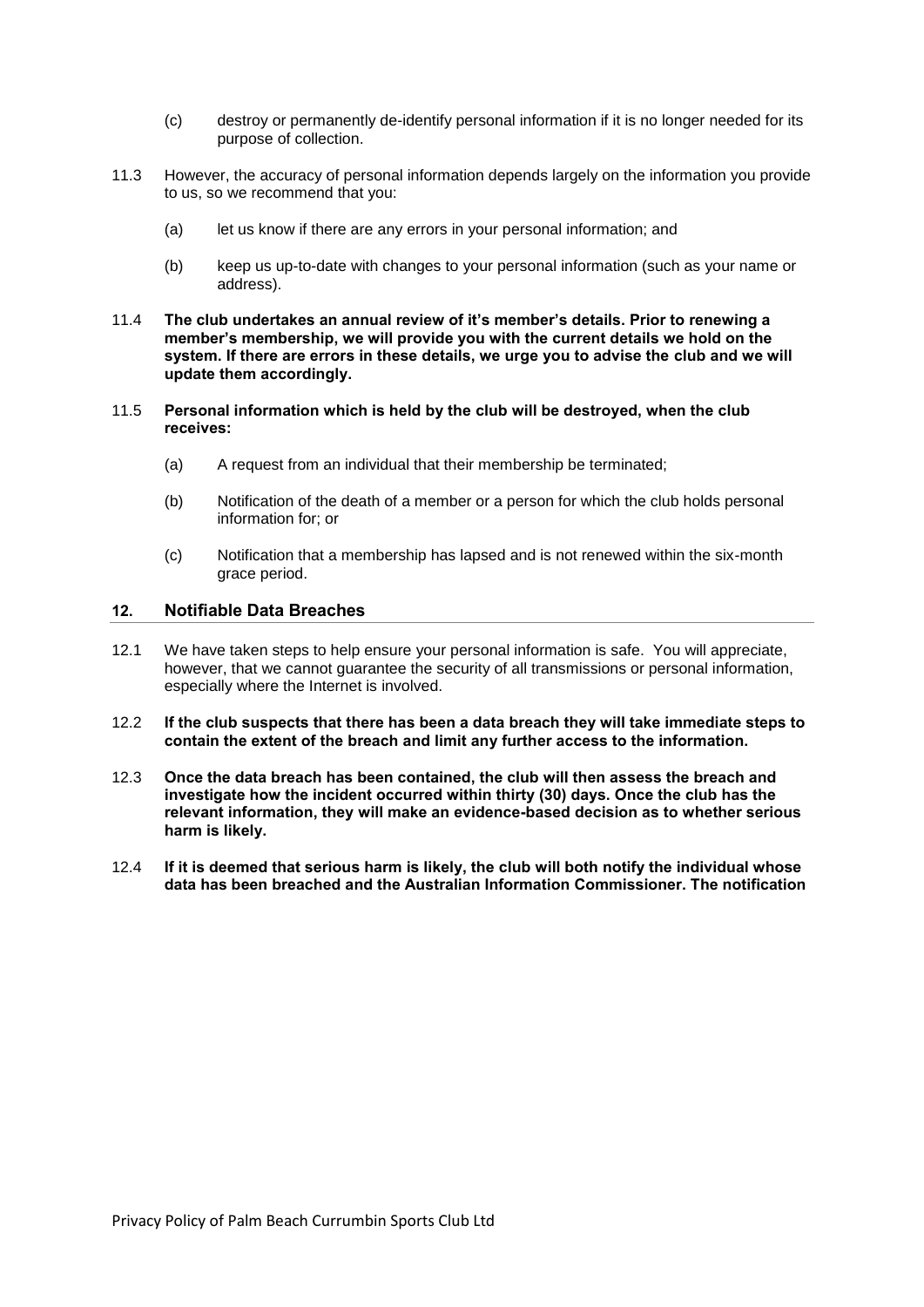**will include recommendations as to the steps which should be taken in response to the breach.** 

12.5 **Where a breach occurs, the Club will review the circumstances surrounding the breach and take action to prevent any further breaches.** 

#### **13. Storage of personal information**

- 13.1 **The club holds physical documents and files which contain personal information in restricted access areas. All files are accessible, strictly by approved personnel.**
- 13.2 **Electronic personal information may be stored on servers that are owned and controlled by the club. The servers will be password protected and feature a secured login.**
- 13.3 **All 'back-up" stores are held off site and maintained by contracted IT Service Providers.**
- 13.4 **If the club wishes to do so, personal information may also be stored in a secure webbased application on a data server, which is owned and operated by a third party (e.g. cloud sharing services). The club will take reasonable steps to ensure that any third party providers comply with the APP's.**
- 13.5 **At such time that the club does not require your personal information (and is not obligated to keep records by law), the club will take all reasonable steps to ensure that the information is de-identified and destroyed.**

#### **14. Access to and correction of your personal information**

- 14.1 You are entitled to have access to any personal information relating to you which we possess, except in some exceptional circumstances provided by law. You are also entitled to edit and correct such information if the information is inaccurate, out of date, incomplete, irrelevant or misleading.
- 14.2 If you would like access to, or if you would like to correct any records of personal information we have about you, you are able to access and update that information (subject to the above) by contacting us via the details set out at the end of this document.
- 14.3 Prior to accessing any confidential information, you may be required to produce acceptable photographic identification. Failure to comply with this requirement, may result in your request for information being denied.
- 14.4 Prior to providing you with the information, the club may charge a reasonable fee to cover any and all administration costs.

#### **15. Consent**

- 15.1 You are agreeing to the terms of this privacy principle if you visit the club, use our website or by accepting the terms of one of our terms and conditions (relating to a product or service offer) which refer to this privacy policy.
- 15.2 We reserve the right to modify the privacy policy as our business needs require. We will notify you of such changes (whether by direct communication or by posting a notice on our website), after which, your continued use of our products, services or website or your continued dealings with us shall be deemed to be your agreement to the modified terms. If you do not agree to our continued use of your personal information due to the changes in our privacy policy, please contact us via the details set out at the end of this document.